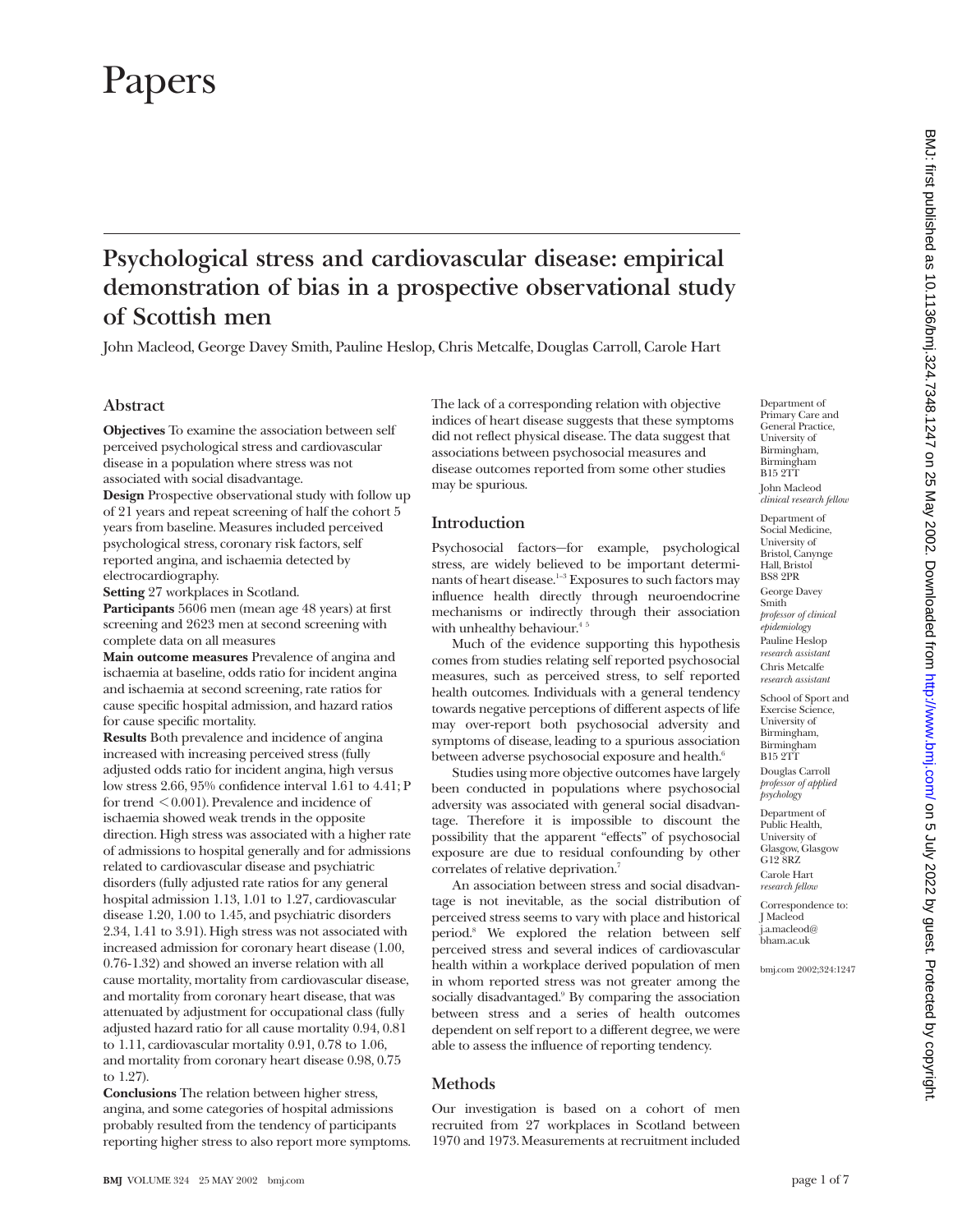cardiovascular risk factors, "Rose" angina, and six lead resting electrocardiography.10 Perceived stress was measured with the Reeder stress inventory (box), a four item questionnaire instrument widely used during the 1960s and 1970s. $911-14$ 

The same workplaces were revisited in 1977, a mean of 5 years and 2 months from first screening. Around 50% of participants were rescreened using the methods as in the initial screening. Our study is based on 5606 men at first screening and 2623 at second screening with complete data on all measures. Full descriptions of the methods and procedures have been published elsewhere.<sup>9 15</sup>

Men who died over the 21 years of follow up were identified through flagging at the NHS Central Registry in Edinburgh, which provides death certificates coded according to the ICD-9 (international classification of diseases, 9th revision). Deaths from cardiovascular disease were those covered by codes 390-459; coronary heart disease was covered by codes 410-414.

Data on hospital admissions for the same period were provided through linkage to the Scottish Morbidity Register. This has data on all admissions to Scottish hospitals, coded according to the contemporaneous

#### **Reeder stress inventory**

The Reeder stress inventory consists of four statements:

In general I am usually tense or nervous There is a great amount of nervous strain connected with my daily activities

At the end of the day I am completely exhausted mentally and physically

My daily activities are extremely trying and stressful Participants indicate the extent to which each statement applies to them using a four point Likert format. Psychometric analysis of the responses of the current cohort indicated acceptable internal consistency (Cronbach's  $\alpha=0.77$ ). Principal components analysis and maximum likelihood factor analysis yielded a one factor solution. A scoring system was employed to derive a summary score ranging from 1 (low perceived stress) to 8 (high perceived

stress) as below. 0, no response to one or more statement (that is, missing responses). These were omitted from the analyses

1, "not at all" on all four statements

2, not at all on any three with any other response on the fourth

3, not at all on any two with "not very accurately" on the other two

4, not at all on any one or two with any other response on the remainder but not those in 3

5, all others not specified on 1, 2, 3, 4, 6, 7, or 8

6, "to some extent" on all four or to some extent on three and "exactly" on the fourth

7, exactly on any three with to some extent or "not very accurately" on the fourth or exactly on two with to some extent on two

8, exactly response to all four statements.

This system was devised by Reeder et al.<sup>13</sup> Stress scores derived using a more conventional "Likert" approach to scoring (that is, attaching a score of 1-4 to each response category and summing these across the four items) showed the same pattern of relations with all outcomes and covariates.

revision of the international classification of diseases.<sup>16</sup> We considered admissions to general hospitals (SMR1) and to psychiatric hospitals (SMR4). We used codes appearing in any diagnostic position from the final consultant episode. Cardiovascular disease and coronary heart disease were coded as above. We considered acute myocardial infarction (code 410) and angina (413) separately. We considered as a separate group hypertension, ill defined heart disease, varicose veins, and haemorrhoids, hypotension, and "other" circulatory disorders (401, 429, 454-459), and psychiatric disorders (295-298, 300, 303-309, 311, 312, and 316).

Stress scores (1-8) were categorised as high (6-8), medium (4 and 5), or low (1-3; box). We calculated the distribution of coronary risk factors and the prevalence of angina and ischaemia at first screening associated with each category. We standardised all estimates for age and occupational class. We used linear regression to test for linear trends across stress categories.

We calculated the odds ratios through logistic regression for incident angina and ischaemia at second screening according to reported stress category at initial screening. We defined "incident" angina or ischaemia as angina or ischaemia at second screening in a participant without angina or ischaemia at first screening. We included in these models age, occupational class, screening interval, and cardiovascular risk factors. We calculated odds ratios through logistic regression models adjusted for age for incident angina and ischaemia associated with established cardiovascular risk factors.

We evaluated the relation between the different categories of hospital admission and different levels of perceived stress and risk factors as a rate ratio using negative binomial regression. This elaboration of Poisson regression accommodates variation in the propensity for admission to hospital across individuals.<sup>17</sup> We considered admissions over a period of 21 years from first screening. We included age, occupational class, and cardiovascular risk factors in models.

We calculated categories of mortality associated with angina, ischaemia, established cardiovascular risk factors, and perceived stress in proportional hazard models including age. We took survival time to start at first screening. We added occupational class and coronary risk factors sequentially.

We repeated the prospective analyses to test for a trend across the three categories of stress. We undertook all analyses with stata 6.0 (Statacorp, College Station, TX, USA).

#### **Results**

Perceived stress showed a graded association with occupational class from a mean stress score of 4.4 in social class I to a mean stress score of 2.8 in social class V (P for trend  $\leq$  0.001). Table 1 shows the distribution of cardiovascular risk factors and prevalence of angina and ischaemia by perceived stress at first screening. Higher stress is associated with an adverse pattern of behavioural risk factors but shows no clear relation with physiological risk factors. A substantial trend of higher prevalence of angina with higher stress is apparent. Conversely, there is a weak, inverse association of prevalent ischaemia with baseline stress. These cross sectional associations were the same when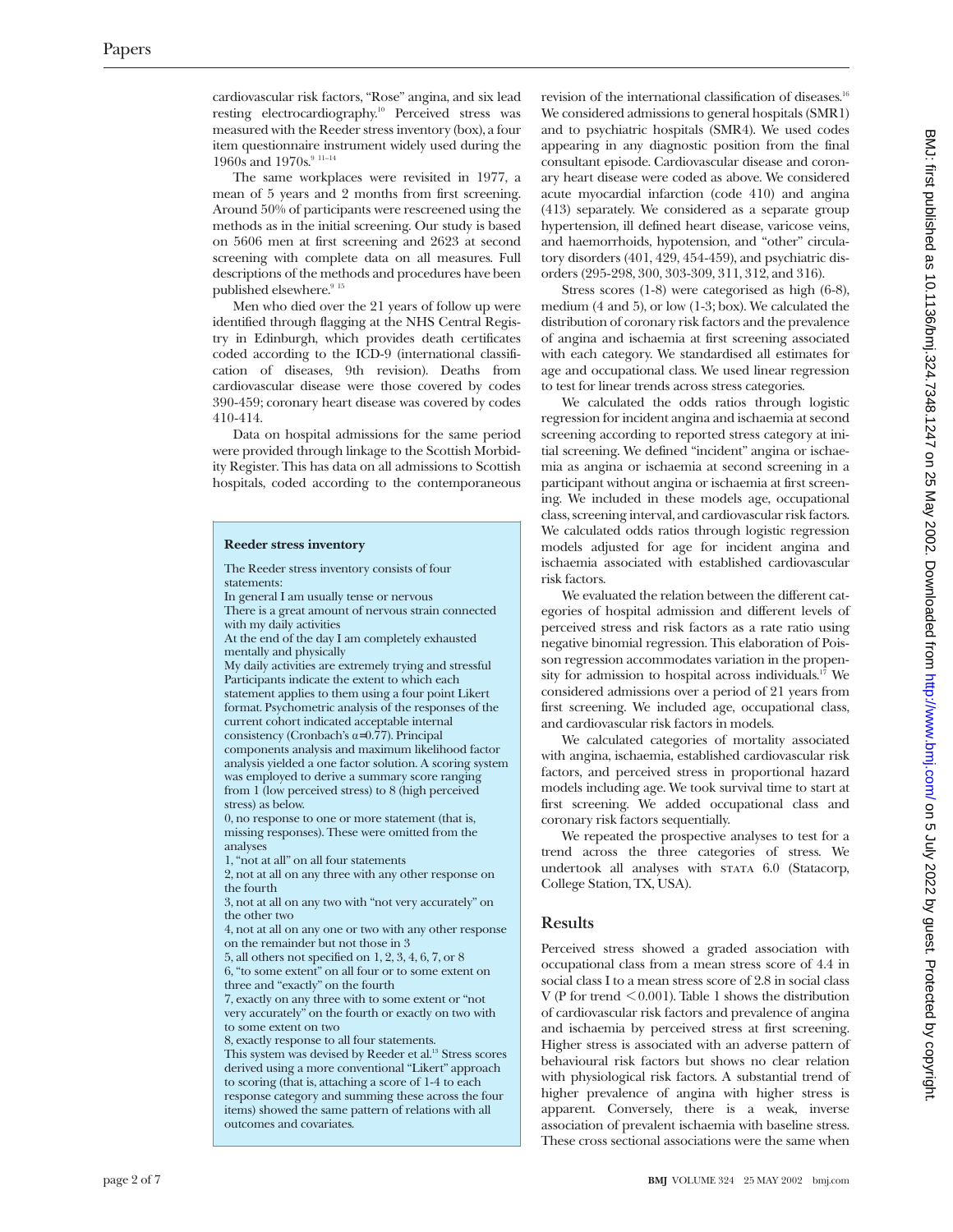**Table 1** Relations between perceived stress, coronary risk factors, and prevalence of angina and ischaemia at first screening. Values are numbers (percentages) unless stated otherwise

|                                              | <b>Stress</b>  |                     |                |             |
|----------------------------------------------|----------------|---------------------|----------------|-------------|
|                                              | Low $(n=1826)$ | Medium ( $n=3037$ ) | High $(n=743)$ | P for trend |
| Smoking >20 cigarettes daily                 | 337 (18.5)     | 651 (21.3)          | 196 (26.5)     | < 0.001     |
| Consuming >15 units of alcohol weekly        | 554 (27.2)     | 831 (29.2)          | 223 (29.5)     | 0.031       |
| Taking <3 hours exercise weekly              | 391 (19.4)     | 553 (18.8)          | 194 (26.4)     | 0.004       |
| Body mass index $>25$ kg/m <sup>2</sup>      | 976 (52.7)     | 1536 (49.9)         | 352 (46.7)     | 0.004       |
| Diastolic blood pressure 90 mm Hq            | 502 (25.9)     | 737 (24.8)          | 175 (23.3)     | 0.12        |
| Plasma cholesterol concentration >5.5 mmol/l | 1073 (60.3)    | 1944 (62.5)         | 465 (60.3)     | 0.92        |
| $FEV_1$ <90% of predicted value              | 729 (36.7)     | 1107 (37.8)         | 277 (35.6)     | 0.69        |
| Baseline prevalence of angina (%)            | 79 (3.8)       | 196 (6.8)           | 70(8.7)        | < 0.001     |
| Baseline prevalence of ischaemia (%)         | 118(6.2)       | 169(5.7)            | 36(4.7)        | 0.11        |
|                                              |                |                     |                |             |

Standardisation by the direct method for age and occupational class.

FEV<sub>1</sub>=forced expiratory volume in one second.

analysis was restricted to members of the cohort screened twice (data not shown).

Table 2 shows the relation between established cardiovascular risk factors at baseline and subsequent events. In general, established risk factors predicted increased events. Smoking was not related to incident ischaemia, possibly because of a heightened risk of death in smokers with myocardial ischaemia, who were therefore less likely to be alive at the time of second screening. Associations were slightly weaker in relation to "Rose" angina and admissions for angina.

Table 3 shows an age adjusted odds ratio for development of incident angina of 2.32 in participants with high stress compared with those with low stress. Further adjustment for social class and cardiovascular risk factors strengthened this relation. A dose-response association between stress and incident angina was seen. There was, however, an apparent weakly inverse relation between high stress and incident ischaemia.

Table 4 shows a higher rate of hospital admission with higher stress. This was most strongly apparent in relation to psychiatric disorders. Higher stress also strongly predicted admissions related to hypertension, varicose veins, and ill defined cardiovascular conditions. Patients admitted with angina showed a weak positive association with stress. Those admitted for acute myocardial infarction showed a weak inverse association with stress. Adjustment for social position and risk factors made little difference to most of these estimates. Adjustment for cardiovascular risk factors made little difference to the relation between stress and admissions for psychiatric conditions, and confining analysis to only the principal discharge diagnosis did not alter any patterns (data not shown).

Table 5 shows a moderate inverse relation between stress and mortality from all causes, cardiovascular disease, and coronary heart disease. Adjustment for occupational class substantially attenuated this association, with further adjustment for risk factors having little influence. Perceived stress was relatively stable among those men screened twice (weighted k=0.45). In these men both mean stress score and change in stress score showed essentially the same relation with mortality that is, higher mean stress and increased stress were associated with lower mortality (data not shown).

#### **Discussion**

A strong and substantial relation exists between self reported stress and self reported symptoms of coronary heart disease. A relation of similar strength and magnitude is seen between stress and admission to hospital for psychiatric disorders. A weaker and less substantial relation is apparent between stress and admissions to a general hospital, including those broadly classified as related to cardiovascular disease.

**Table 2** Established cardiovascular risk factors at first screening and subsequent risk of coronary events (incident angina and ischaemia at five years, admissions for coronary heart disease, admissions for acute myocardial infarction, admissions for angina over 21 years, mortality from coronary heart disease at 21 years, all adjusted for age)

|                                                     |                     | Odds ratio (95% CI) | Hazard ratio (95% CI)                           |                                                      |                                 |                                                 |
|-----------------------------------------------------|---------------------|---------------------|-------------------------------------------------|------------------------------------------------------|---------------------------------|-------------------------------------------------|
|                                                     | Incident angina     | Incident ischaemia  | <b>Admissions for coronary</b><br>heart disease | <b>Admissions for acute</b><br>myocardial infarction | <b>Admissions for</b><br>angina | <b>Mortality from coronary</b><br>heart disease |
| Smoking (current<br>smokers $v$ others)*            | 1.50 (1.06 to 2.12) | 0.99 (0.71 to 1.37) | 1.50 (1.26 to 1.78)                             | 1.58 (1.32 to 1.89)                                  | 1.18 (0.84 to 1.67)             | 1.75 (1.48 to 2.07)                             |
| Plasma cholesterol<br>concentration<br>$(mmol/l)$ † | 1.06 (0.90 to 1.25) | 1.35 (1.16 to 1.50) | 1.26 (1.16 to 1.37)                             | 1.31 (1.20 to 1.42)                                  | 1.25 (1.05 to 1.49)             | 1.30 (1.20 to 1.39)                             |
| Diastolic blood pressure<br>$(mm Hg)$ ‡             | 1.13 (0.96 to 1.32) | 1.24 (1.07 to 1.45) | 1.12 (1.03 to 1.20)                             | 1.18 (1.09 to 1.28)                                  | 1.16 (1.00 to 1.34)             | 1.36 (1.28 to 1.46)                             |
| Angina§                                             |                     |                     | 2.31 (1.69 to 3.17)                             | 1.83 (1.35 to 2.49)                                  | 2.89 (1.61 to 5.22)             | 2.20 (1.72 to 2.80)                             |
| Ischaemia§                                          |                     |                     | 1.41 (1.00 to 1.98)                             | 1.31 (0.93 to 1.84)                                  | $0.68$ (0.31 to 1.51)           | 3.02 (2.41 to 3.78)                             |

All mortality analyses are on 5606 men with complete data on all measures, analyses for incident angina are on 2487 men with no angina at first screening and who were screened twice, analyses for incident ischaemia are on 2501 men with not ischaemia at first screening and who were screened twice.

\*There were 3140 current smokers at first screening, 1310 current smokers did not have angina at first screening and were screened twice, 1350 current smokers did not have ischaemia at first screening and were screened twice.

†Odds ratios and hazard ratios are those associated with 1 mmol/l increase in plasma cholesterol concentration.

‡Odds ratios and hazard ratios are those associated with 10 mm Hg increase in diastolic blood pressure.

§345 men had angina at first screening. Angina was considered present if pain or discomfort over sternum or left chest and arm while hurrying or walking uphill caused participant to slow down or stop, pain subsiding in 10 minutes or less. 323 men had ischaemia at first screening. ECGs were coded according to the Minnesota system. Ischaemia was encompassed by codes 1.1-1.3, 4.1-4.4, 5.1-5.3, and 7.1. 61 men had both angina and ischaemia.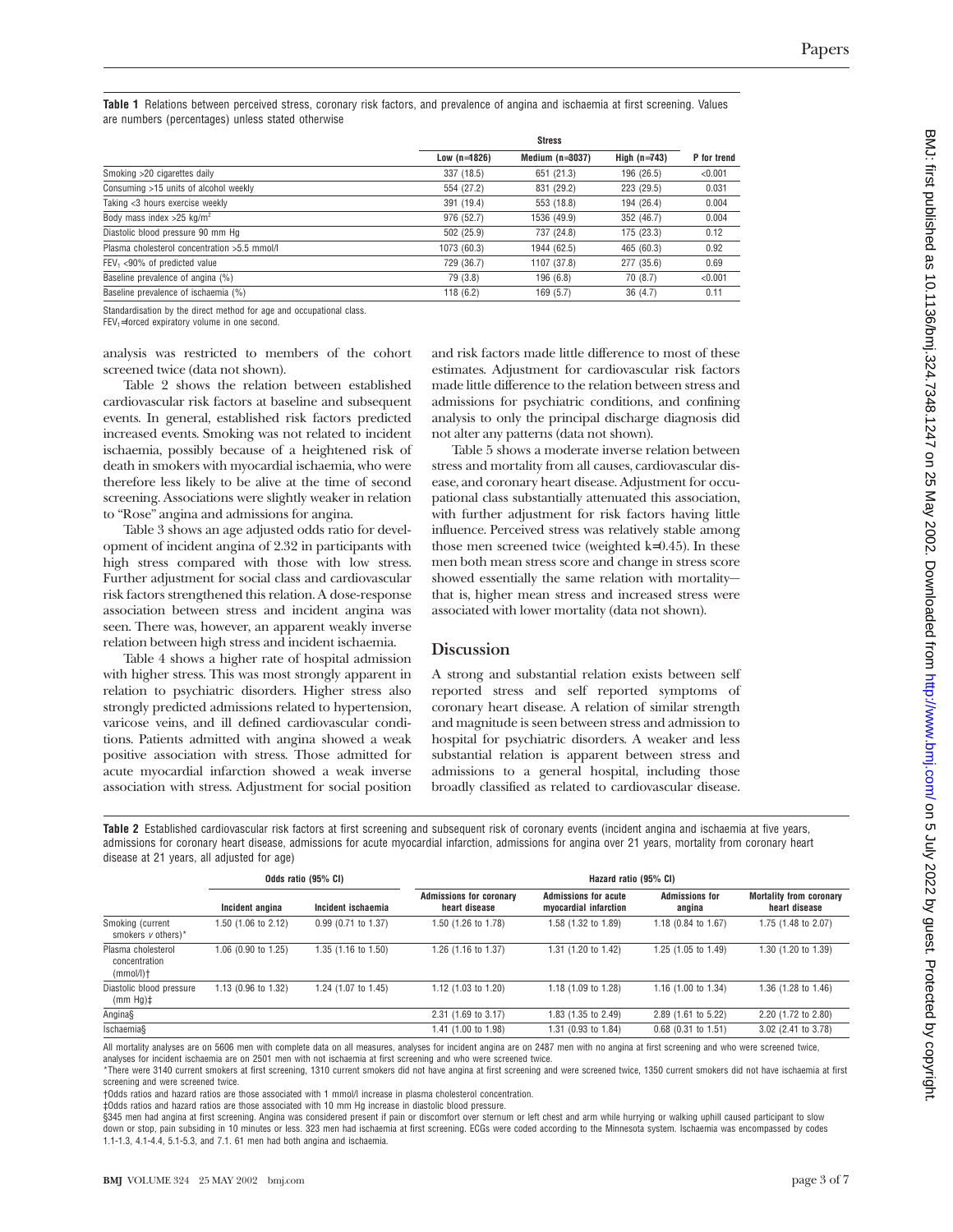**Table 3** Odds ratio (95% confidence intervals) for incident angina and ischaemia at second screening by reported stress category at first screening (low stress as baseline, mean follow up period 5 years 2 months)

| <b>Perceived stress</b> | No of<br>participants | <b>Adjusted for age</b><br>only | Adjusted for age, social class,<br>screening interval, and risk<br>factors* |
|-------------------------|-----------------------|---------------------------------|-----------------------------------------------------------------------------|
| Incident anginat:       |                       |                                 |                                                                             |
| High stress             | 312                   | 2.32 (1.43 to 3.78)             | 2.66 (1.61 to 4.41)                                                         |
| Medium stress           | 1338                  | 1.22 (0.82 to 1.82)             | 1.37 (0.91 to 2.08)                                                         |
| Low stress              | 837                   | 1.00                            | 1.00                                                                        |
| P for trend             |                       | 0.002                           | < 0.001                                                                     |
| Incident ischaemia±:    |                       |                                 |                                                                             |
| High stress             | 337                   | $0.63$ (0.34 to 1.15)           | $0.67$ (0.36 to 1.26)                                                       |
| Medium stress           | 1349                  | 1.04 (0.73 to 1.48)             | 1.03 (0.71 to 1.49)                                                         |
| Low stress              | 815                   | 1.00                            | 1.00                                                                        |
| P for trend             |                       | 0.27                            | 0.37                                                                        |

\*Risk factors: smoking (cigarettes per day, past, current, never smokers), alcohol consumption (0, >0-15, >15 units weekly), weekly hours of exercise, cholesterol concentration (mmol/l), diastolic blood pressure (mm Hg), body mass index (kg/m<sup>2</sup>), percentage of forced expiratory volume in one second. Participants with missing values excluded.

†Excluding participants who had angina at first screening and those not screened twice.

‡Excluding participants who had ischaemia at first screening and those not screened twice.

No relation is apparent between stress and hospital admission for coronary heart disease. Higher stress is weakly associated with lower risk of ischaemia as detected by electrocardiography, admission to hospital for myocardial infarction, and mortality.

A proportion of individuals with coronary heart disease may never be treated in hospital and may have a normal resting electrocardiogram. However it seems unlikely that genuine coronary heart disease would not be associated with an increased risk of mortality in a middle aged male population followed up for over 20 years. The alternative, and more likely, explanation is that our "positive" findings were an artefact of reporting bias. Individuals who perceived and reported their lives as most stressful also tended to perceive and report more symptoms attributable to cardiovascular disease, leading to an association between heightened stress and angina. These individuals were also more likely to attend a health facility and to report their symptoms to a doctor. The mainstay of diagnosis is a history of symptoms.18 Self reported symptoms are also an important influence on decisions about hospital admission, particularly in situations where the condition is one where admission would normally be considered discretionary rather than mandatory. This is the most likely explanation for the positive association between stress and many categories of hospital admissions.

The broad categories "cardiovascular disease" and "coronary heart disease" are made up of different constituent diagnoses. Admissions for coronary heart disease did not increase with increasing stress, whereas admissions for cardiovascular disease did. We have broken down these categories to explore this discrepancy. Admissions for "coronary heart disease" are dominated by those for acute myocardial infarction, a condition where admission would normally be considered mandatory and where diagnostic classification depends primarily on objective criteria (such as the measurement of cardiac enzymes). Reporting bias will not influence these, hence admissions for myocardial infarction are not related to stress. For most classes of hospital admission the decision to admit and the classification of cause of admission depends on a combination of symptoms and signs. Where symptoms have the dominant

influence, reporting bias may exert an important influence. This probably explains the weakly positive associations between angina admissions and stress and the more strongly positive association between stress and the group of admissions for cardiovascular conditions where admission was likely to be, to a substantial degree, discretionary or when diagnostic classification reflected non-specific symptoms or signs. Because of this, admissions for "cardiovascular disease" overall were positively associated with stress. Some studies have used disease diagnosed by a doctor as an "objective" outcome.<sup>19</sup> These results suggest that it may also be influenced by reporting bias.

We are not questioning the reality of symptoms to the person experiencing them. Nor, given the strong association between angina and mortality, are we suggesting that self reported angina is, in general, a poor predictor of coronary heart disease. However, reporting tendency as well as physical disease can lead to angina being experienced and reported. This has important implications for treatment and prevention.

The weak inverse association between higher stress, ischaemia detected by electrocardiography, acute myocardial infarction, and mortality is also likely to be noncausal. In this population, socially advantaged men perceived themselves to be most stressed, leading to a confounded association between higher stress and better health. Adjustment for current occupational class attenuated but did not abolish this relation. Adjustment for other markers of social position had little additional effect (data not shown). All measures of social position are relatively crude, and statistical adjustment for them is likely to leave a residually confounded association between any socially patterned exposure and health.

In the systematic review concluding that evidence supported a causal relation between stress and cardiovascular health, these associations were most consistently observed between stress and substantially subjective end points such as self reported symptoms.<sup>2 20–23</sup> It seems likely that at least some of these relations are artefactual in the same way as the ones we report here. Only one study in this review reported an association between perceived stress and mortality, in a population where stress was associated with social disadvantage and therefore likely to show a confounded association with health.<sup>24</sup>

Associations between "psychosocial" factors and objectively poorer health have been shown in other studies.<sup>3</sup> <sup>25</sup> <sup>26</sup> In all of these, where the social distribution of the psychosocial factor was described, "adverse" exposure was associated with social disadvantage. It is possible that these relations were also residually confounded.

In our study, heightened stress showed typical associations with unhealthy behaviour. The expected relation between stress and admissions for psychiatric disorders and experience in other studies increases our confidence in the validity of our measure of stress.<sup>9 11-13</sup> However, we emphasise that our results are presented to show the way in which reporting bias and confounding can generate non-causal associations between psychosocial measures and health outcomes. These points do not depend on the validity or comprehensiveness of our stress measure. Given the predictable associations observed between conven-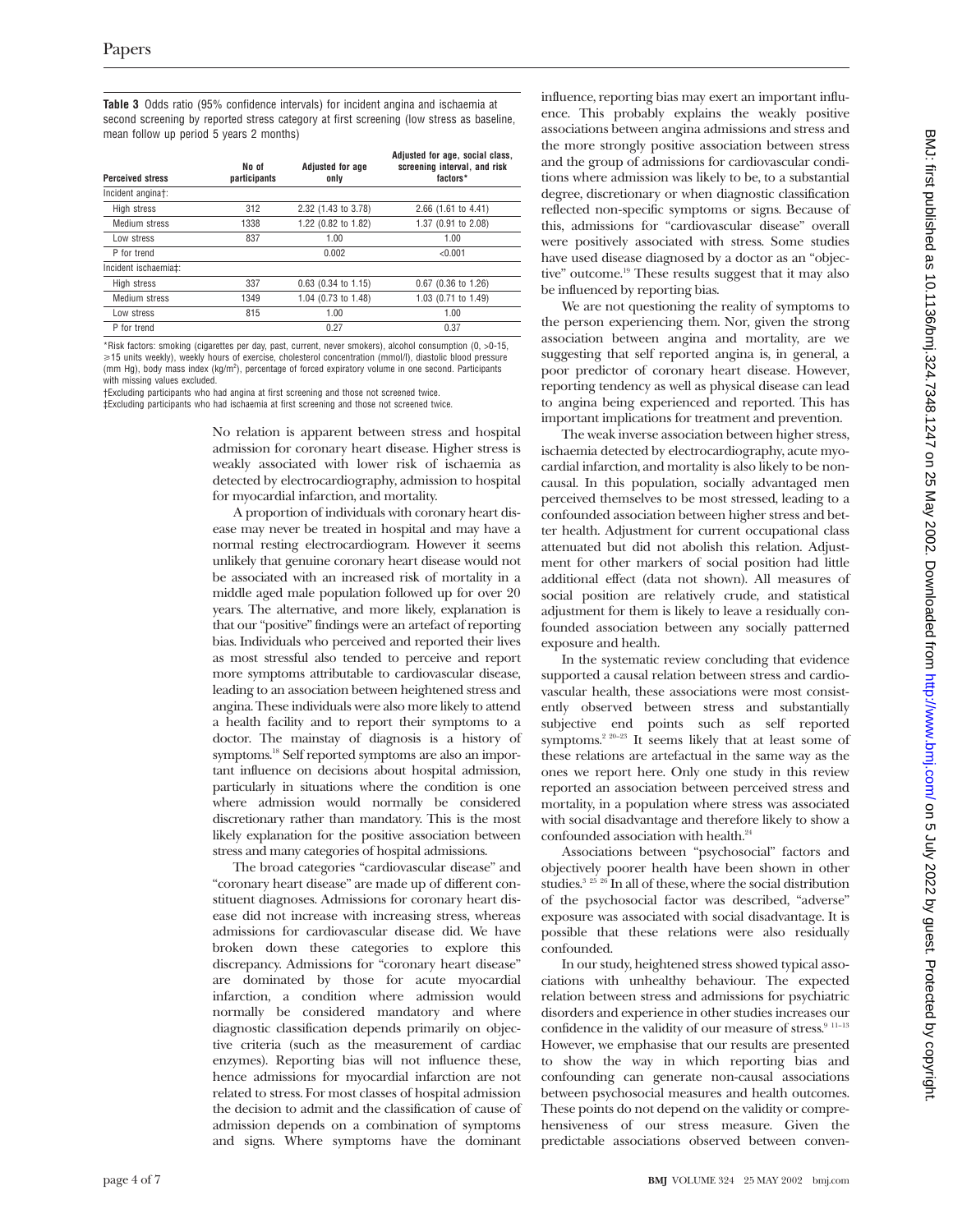tional risk factors and a range of disease end points we have no suspicion that our results reflected an unusual study population. Furthermore, we do not believe that the issues we have highlighted have any less relevance to studies incorporating more recent or more elaborate measures of perceived stress or other self reported psychosocial constructs.

Given the plausibility of an effect of psychosocial adversity on physical health and the current popularity of psychosocial explanations for patterns of health in developed countries, it is important to clarify these issues. Spurious associations between exposures and outcomes are to be expected when both are substantially subjective. Adjustment for a measure of reporting tendency is unlikely to abolish this effect because reporting tendency is impossible to measure precisely.27 Relations with objective outcomes are more suggestive of important effects. However unless they are shown in populations where heightened exposure is not associated with social disadvantage, residual confounding is impossible to discount. Experimental studies could resolve this issue and indicate the potential, if any, for interventions targeting psychosocial exposure to improve population health.

We thank Victor Hawthorne, Charles Gillis, David Hole, and Pauline MacKinnon whose work provided us with the data required for this analysis.

**Table 4** Rate ratios (95% confidence intervals) for hospital admissions over 21 years from first screening by level of perceived stress at first screening

| <b>Perceived stress</b>                                    | No of admissions | <b>Adjusted for age</b> | Adjusted for age and social<br>class | Adjusted for age, social class, and<br>risk factors* |
|------------------------------------------------------------|------------------|-------------------------|--------------------------------------|------------------------------------------------------|
| All cause, general hospital:                               |                  |                         |                                      |                                                      |
| High                                                       | 1913             | 1.10 (0.98 to 1.23)     | 1.15 (1.03 to 1.29)                  | 1.13 (1.01 to 1.27)                                  |
| Medium                                                     | 6749             | 0.97 (0.89 to 1.05)     | 1.04 (0.96 to 1.13)                  | 1.03 (0.95 to 1.11)                                  |
| Low                                                        | 4240             | 1.00                    | 1.00                                 | 1.00                                                 |
| P for trend                                                |                  | 0.32                    | 0.021                                | 0.048                                                |
| Cardiovascular disease:                                    |                  |                         |                                      |                                                      |
| High                                                       | 524              | 1.14 (0.94 to 1.37)     | 1.22 (1.01 to 1.47)                  | 1.20 (1.00 to 1.45)                                  |
| Medium                                                     | 1740             | 0.96 (0.84 to 1.09)     | 1.06 (0.93 to 1.21)                  | 1.03 (0.91 to 1.18)                                  |
| Low                                                        | 1105             | 1.00                    | 1.00                                 | 1.00                                                 |
| P for trend                                                |                  | 0.38                    | 0.049                                | 0.081                                                |
| Coronary heart disease:                                    |                  |                         |                                      |                                                      |
| High                                                       | 215              | 0.94 (0.72 to 1.24)     | 1.00 (0.76 to 1.33)                  | 1.00 (0.76 to 1.32)                                  |
| Medium                                                     | 845              | 0.94 (0.78 to 1.14)     | 1.02 (0.84 to 1.23)                  | 0.96 (0.79 to 1.16)                                  |
| Low                                                        | 544              | 1.00                    | 1.00                                 | 1.00                                                 |
| P for trend                                                |                  | 0.57                    | 0.93                                 | 0.90                                                 |
| Acute myocardial infarction:                               |                  |                         |                                      |                                                      |
| High                                                       | 91               | 0.79 (0.59 to 1.06)     | 0.82 (0.61 to 1.10)                  | 0.86 (0.65 to 1.15)                                  |
| Medium                                                     | 399              | 0.89 (0.74 to 1.08)     | 0.93 (0.77 to 1.14)                  | 0.93 (0.76 to 1.13)                                  |
| Low                                                        | 272              | 1.00                    | 1.00                                 | 1.00                                                 |
| P for trend                                                |                  | 0.10                    | 0.20                                 | 0.29                                                 |
| Angina:                                                    |                  |                         |                                      |                                                      |
| High                                                       | 45               | 1.17 (0.69 to 2.00)     | 1.35 (0.79 to 2.31)                  | 1.32 (0.78 to 2.26)                                  |
| Medium                                                     | 135              | 0.87 (0.60 to 1.27)     | 1.01 (0.69 to 1.49)                  | 1.01 (0.68 to 1.50)                                  |
| Low                                                        | 94               | 1.00                    | 1.00                                 | 1.00                                                 |
| P for trend                                                |                  | 0.80                    | 0.35                                 | 0.38                                                 |
| Hypertension, varicose veins, and ill defined conditions†: |                  |                         |                                      |                                                      |
| High                                                       | 107              | 1.72 (1.25 to 2.37)     | 1.83 (1.32 to 2.53)                  | 1.91 (1.38 to 2.64)                                  |
| Medium                                                     | 322              | 1.26 (1.00 to 1.61)     | 1.36 (1.06 to 1.73)                  | 1.39 (1.09 to 1.77)                                  |
| Low                                                        | 153              | 1.00                    | 1.00                                 | 1.00                                                 |
| P for trend                                                |                  | 0.001                   | < 0.001                              | < 0.001                                              |
| Other cardiovascular disease‡:                             |                  |                         |                                      |                                                      |
| High                                                       | 253              | 1.08 (0.84 to 1.40)     | 1.14 (0.88 to 1.48)                  | 1.14 (0.88 to 1.48)                                  |
| Medium                                                     | 809              | 0.88 (0.74 to 1.06)     | 0.98 (0.81 to 1.17)                  | 0.99 (0.82 to 1.19)                                  |
| Low                                                        | 550              | 1.00                    | 1.00                                 | 1.00                                                 |
| P for trend                                                |                  | 0.96                    | 0.45                                 | 0.43                                                 |
| Psychiatric disorders:                                     |                  |                         |                                      |                                                      |
| High                                                       | 103              | 2.20 (1.33 to 3.65)     | 2.34 (1.41 to 3.91)                  | ş                                                    |
| Medium                                                     | 212              | 1.10 (0.76 to 1.60)     | 1.18 (0.80 to 1.73)                  | ş                                                    |
| Low                                                        | 114              | 1.00                    | 1.00                                 | ş                                                    |
| P for trend                                                |                  | 0.004                   | 0.002                                |                                                      |

Participants in each stress category: high stress n=743, medium stress n=3037, and low stress n=1826.

\*Risk factors: smoking (cigarettes per day, past, current, never smokers), alcohol consumption (0, >0-15, >15 units weekly), weekly hours of exercise, cholesterol concentration (mmol/l), diastolic blood pressure (mm Hg), body mass index (kg/m<sup>2</sup>), percentage of forced expiratory volume in one second. Participants with missing values excluded.

†Includes ICD9 codes 401 (hypertension) 189 admissions; 429 (ill defined heart disease) 12 admissions; 454 (lower limb varicose veins) 156 admissions; 455 (haemorrhoids) 147 admissions; 456 (other varicose veins) 35 admissions; 457 (lympho-oedema) 2 admissions; 458 (hypotension) 14 admissions; 459 (other circulatory disorders) 27 admissions.

‡Includes ICD9 codes 393-398 (chronic rheumatic heart disease) 43 admissions; 402-405 (hypertensive disease other than essential hypertension) 15 admissions; 415-417 (diseases of the pulmonary circulation) 67 admissions; 420-425 (diseases of the pericardium, endocardium, and myocardium) 73 admissions; 426-428 (conduction disorders, dysrhythmias, and heart failure) 469 admissions; 430-438 (cerebrovascular disease) 401 admissions; 440-448 (diseases of arteries, arterioles, and capillaries) 449 admissions; 451 (phlebitis) 60 admissions; 453 (venous embolism and thrombosis) 35 admissions.

§Not reported as cardiovascular risk factors were not expected to confound a relation with psychiatric disease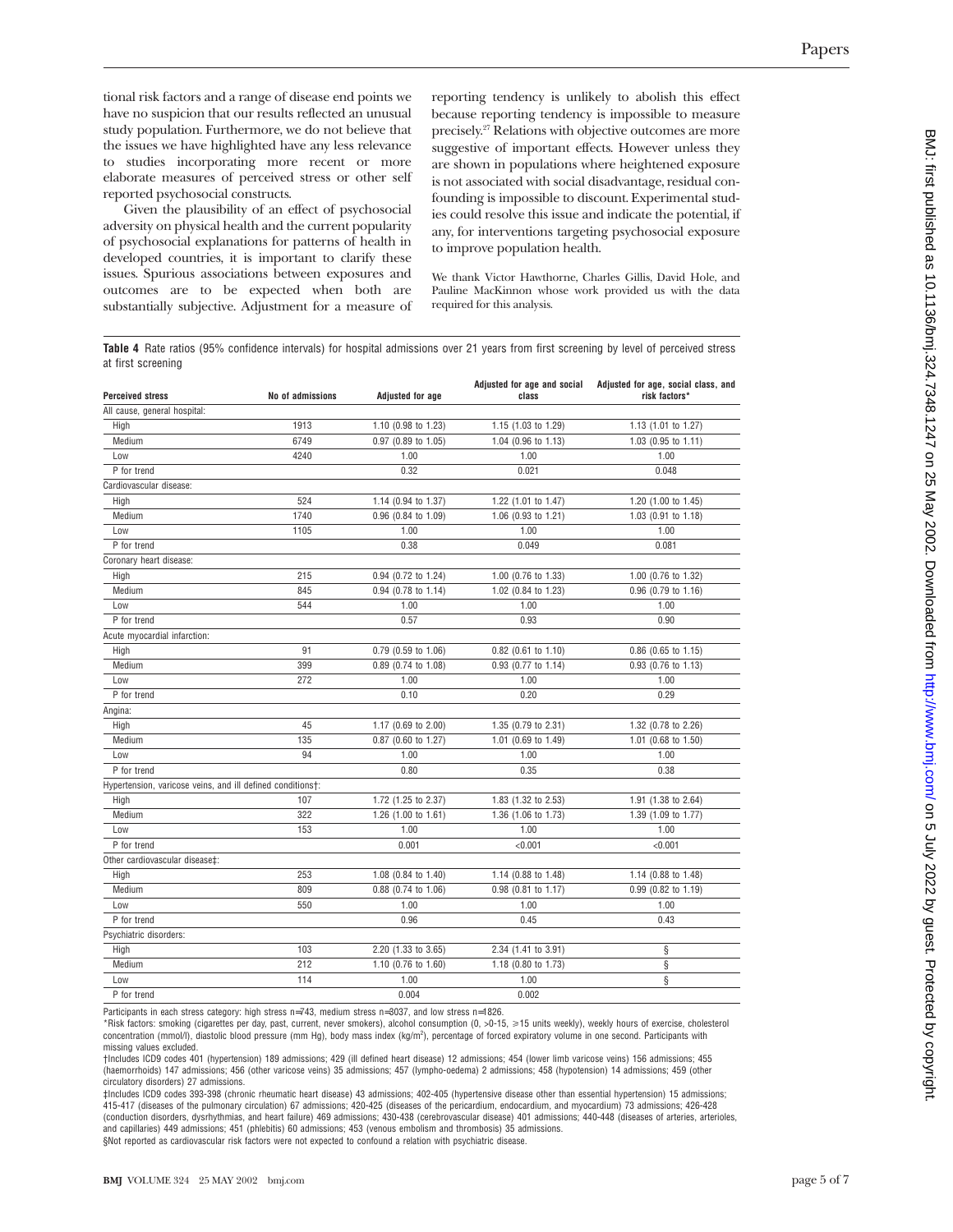**Table 5** Hazard ratios (95% confidence intervals) for mortality over 21 years from first screening by level of perceived stress at first screening

| Perceived stress*                    | <b>Adjusted for age</b> | Adjusted for age and social class | Adjusted for age, social class, and<br>risk factors† |
|--------------------------------------|-------------------------|-----------------------------------|------------------------------------------------------|
| All cause (1601 deaths):             |                         |                                   |                                                      |
| High                                 | 0.90 (0.77 to 1.05)     | $0.96$ (0.82 to 1.11)             | $0.94$ (0.81 to 1.11)                                |
| Medium                               | 0.85 (0.76 to 0.94)     | 0.93 (0.83 to 1.04)               | 0.92 (0.82 to 1.03)                                  |
| Low                                  | 1.00                    | 1.00                              | 1.00                                                 |
| P for trend                          | 0.030                   | 0.40                              | 0.30                                                 |
| Cardiovascular disease (820 deaths): |                         |                                   |                                                      |
| High                                 | 0.83 (0.72 to 0.97)     | $0.91(0.78 \text{ to } 1.06)$     | $0.91$ (0.78 to 1.06)                                |
| Medium                               | $0.84$ (0.68 to 1.05)   | 0.90 (0.72 to 1.13)               | 0.91 (0.73 to 1.14)                                  |
| Low                                  | 1.00                    | 1.00                              | 1.00                                                 |
| P for trend                          | 0.036                   | 0.25                              | 0.28                                                 |
| Coronary heart disease (609 deaths): |                         |                                   |                                                      |
| High                                 | $0.89$ (0.69 to 1.15)   | 0.95 (0.74 to 1.23)               | $0.98$ (0.75 to 1.27)                                |
| Medium                               | 0.87 (0.73 to 1.04)     | 0.96 (0.80 to 1.14)               | $0.95$ (0.81 to 1.16)                                |
| Low                                  | 1.00                    | 1.00                              | 1.00                                                 |
| P for trend                          | 0.20                    | 0.64                              | 0.79                                                 |

\*High, n=743; medium, n=3037; low, n=1826.

†Risk factors: smoking (cigarettes per day, past, current, or never smokers), alcohol consumption (0, >0-15, >15 units weekly), weekly hours of exercise, cholesterol concentration (mmol/l), diastolic blood pressure (mm Hg), body mass index (kg/m<sup>2</sup>), percentage of forced expiratory volume in one second. Participants with missing values excluded.

#### **What is already known on this topic**

Higher psychological stress has predicted coronary heart disease in several observational studies

Exposure to stress and heart disease outcomes were often based on self report so that a general tendency to negative perceptions may have generated a spurious association between higher perceived stress and heart disease symptoms

#### **What this study adds**

Perceived stress was strongly related to subjective symptoms of heart disease, including those leading to hospital admission

However, stress showed a weakly inverse relation to all objective indices of heart disease: socially advantaged men perceived themselves to be most stressed, and the "protective" effect of stress was probably attributable to residual confounding

Suggestions that psychological stress is an important determinant of heart disease may be premature

Contributors: GDS conceived the study and will act as guarantor for the paper. GDS, JM, and CH obtained funding. JM and CM undertook the analyses; JM wrote the first draft of the paper and was responsible for subsequent revisions in the light of critical comments from all authors.

Funding: This work was supported by a grant within phase two of the health variations research programme of the Economic and Social Research Council. Preliminary analyses on this dataset were undertaken by JM while he was supported by a clinical epidemiology training fellowship from the Wellcome Trust.

Competing interests: None declared.

- 1 Davison C, Davey Smith G, Frankel SJ. Lay epidemiology and the prevention paradox: the implications of the coronary candidate for health promotion. *Sociol Health Illness* 1991;13:1-19.
- 2 Greenwood DC, Muir KR, Packham CJ, Madeley RJ. Coronary heart disease: a review of the role of psychosocial stress and social support. *J Pub Health Med* 1996;18:221-31.
- 3 Hemingway H, Marmot M. Evidence based cardiology: psychosocial factors in the aetiology and prognosis of coronary heart disease: systematic review of prospective cohort studies *BMJ* 1999;318:1460-7.
- 4 Brunner E. Stress and the biology of inequality. *BMJ* 1997;314:1472-6. 5 Schachter S, Silverstein B, Kozlowski LT, Herman CP, Liebling B. Effects of stress on cigarette smoking and urinary pH*. J Exp Psychol: Gen* 1977;106:24-30.
- Watson D, Clark LA. Negative affectivity: the disposition to experience aversive emotional states. *Psychol Bull* 1984;96:465-90.
- 7 Davey Smith G, Harding S. Is control at work the key to socio-economic
- gradients in mortality? *Lancet* 1997;350:1369-70. 8 Wainwright D, Calnan M. Rethinking the work stress "epidemic." *Eur J Public Health* 2000;10:231-4.
- 9 Heslop P, Davey Smith G, Carroll D, Macleod J, Hart C. Perceived stress and coronary heart disease risk-factors: the contribution of socio-economic position. *Br J Health Psychol* 2001;6:167-78.
- 10 Rose GA, Blackburn H, Gillum RF, Prineas RJ. *Cardiovascular survey methods*. Geneva: World Health Organization, 1982.
- 11 Chapman JM, Reeder LG, Massey J, Borun ER, Picken B, Browning GG, et al. Relationships of stress, tranquilizers and plasma cholesterol levels in a sample population under study for coronary heart disease. *Am J Epidemiol* 1966;83:537-47.
- 12 Reeder LG, Schrama PGM, Dirken JM. Stress and cardiovascular health:
- an international cooperative study: I. *Soc Sci Med* 1973;7:573-84. 13 Haynes SG, Levine S, Scotch N, Feinleib M, Kannel WB. The relationship of psychosocial factors to coronary heart disease in the Framingham
- Study: methods and risk-factors. *Am J Epidemiol* 1978;107:362-83. 14 Reeder LG, Chapman JM, Coulson AH. Socioenvironmental stress, tranquilizers and cardiovascular disease. *Proceedings of the Excerpta Medica International Congress Series,* 1968;182:226-38.
- 15 Davey Smith G, Hart C, Hole D, MacKinnon P, Gillis C, Watt G, et al. Education and occupational social class: which is the more important indicator of mortality risk? *J Epidemiol Community Health* 1998;52:153-60.
- 16 Kendrick S, Clarke J. The Scottish record linkage system. *Health Bull* 1993;51:72-9.
- 17 Glynn RJ, Buring JE. Ways of measuring rates of recurrent events. *BMJ* 1996;312:364-6.
- 18 Sackett DL. Clinical diagnosis and the clinical laboratory. *Clin Invest Med* 1978;1:37-43.
- 19 Marmot MG, Bosma H, Hemingway H, Brunner E, Stansfeld S. Contribution of job control and other risk-factors to social variations in coronary heart disease incidence. *Lancet* 1997;350:235-9.
- 20 Haynes SG, Feinleib M, Levine S, Scotch N, Kannel WB. The relationship of psychosocial factors to coronary heart disease in the Framingham study. II Prevalence of coronary heart disease. *Am J Epidemiol* 1978;107:384-402.
- 21 Haynes SG, Feinleib M, Kannel WB. The relationship of psychosocial factors to coronary heart disease in the Framingham study. III. Eight-year
- incidence of coronary heart disease. *Am J Epidemiol* 1980;111:37-58. 22 Hagman M, Wilhelmsen L, Wedel H, Pennert K. Risk-factors for angina pectoris in a population study of Swedish men*. J Chron Dis* 1987;40: 265-75.
- 23 Hollis JF, Connett JE, Stevens VJ, Greenlick MR. Stressful life events, type A behaviour, and the prediction of cardiovascular and total mortality over six years. *J Behav Med* 1990;13:263-80.
- 24 Rosengren A, Tibblin G, Wilhelmsen L. Self-perceived psychological stress and incidence of coronary artery disease in middle-aged men. *Am J Cardiol* 1991;68:1171-5.
- 25 Orth-Gomer K, Wamala SP, Horsten M, Schenck-Gustafsson K, Schneiderman N, Mittleman MA. Marital stress worsens prognosis in women with coronary heart disease. The Stockholm Female Coronary Risk Study. *JAMA* 2000;284:3008-14.